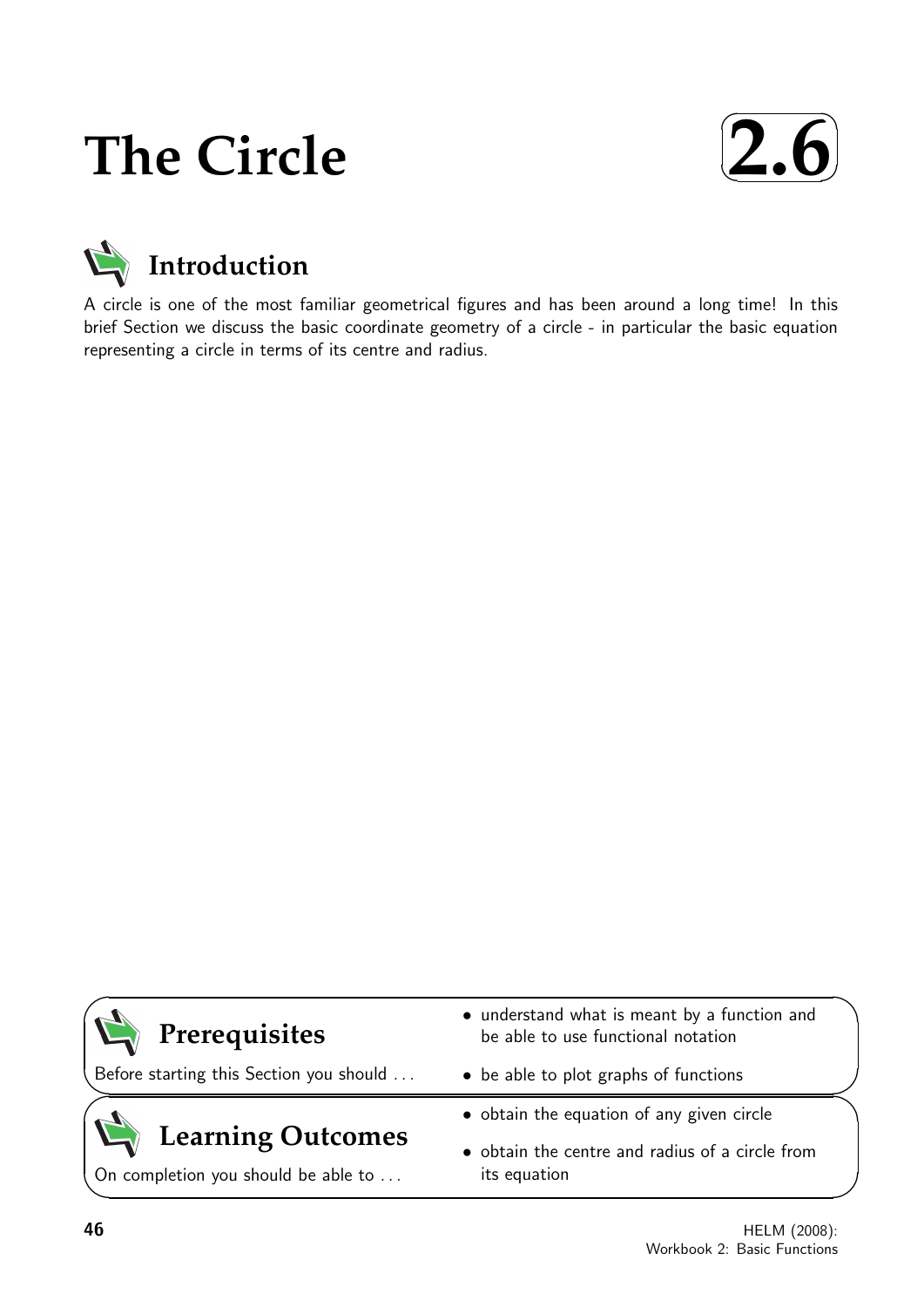

### **1. Equations for circles in the** Oxy **plane**

The obvious characteristic of a circle is that every point on its circumference is the same distance from the centre. This fixed distance is called the radius of the circle and is generally denoted by  $R$ or  $r$  or  $a$ .

In coordinate geometry terms suppose  $(x, y)$  denotes the coordinates of a point. For example, (4,2) means  $x = 4$ ,  $y = 2$ ,  $(-1, 1)$  means  $x = -1$ ,  $y = 1$  and so on. See Figure 26.







#### **Example 14**

Write down the distances  $d_1$  and  $d_2$  from the origin of the points with coordinates (4,2) and  $(-1, 1)$  respectively. Generalise the result to obtain the distance d from the origin of any arbitrary point with coordinates  $(x, y)$ .

#### Solution

Using Pythagoras' Theorem:  $d_1 =$ √  $4^2 + 2^2 =$ √  $20$  is the distance between the origin  $(0,0)$  and the point  $(4,2)$ .  $d_2 = \sqrt{(-1)^2 + 1^2} =$ √  $2$  is the distance between the origin and  $(-1,1).$  $d=\sqrt{x^2+y^2}$  is the distance from the origin to an arbitrary point  $(x,y).$  Note that the positive square root is taken in each case.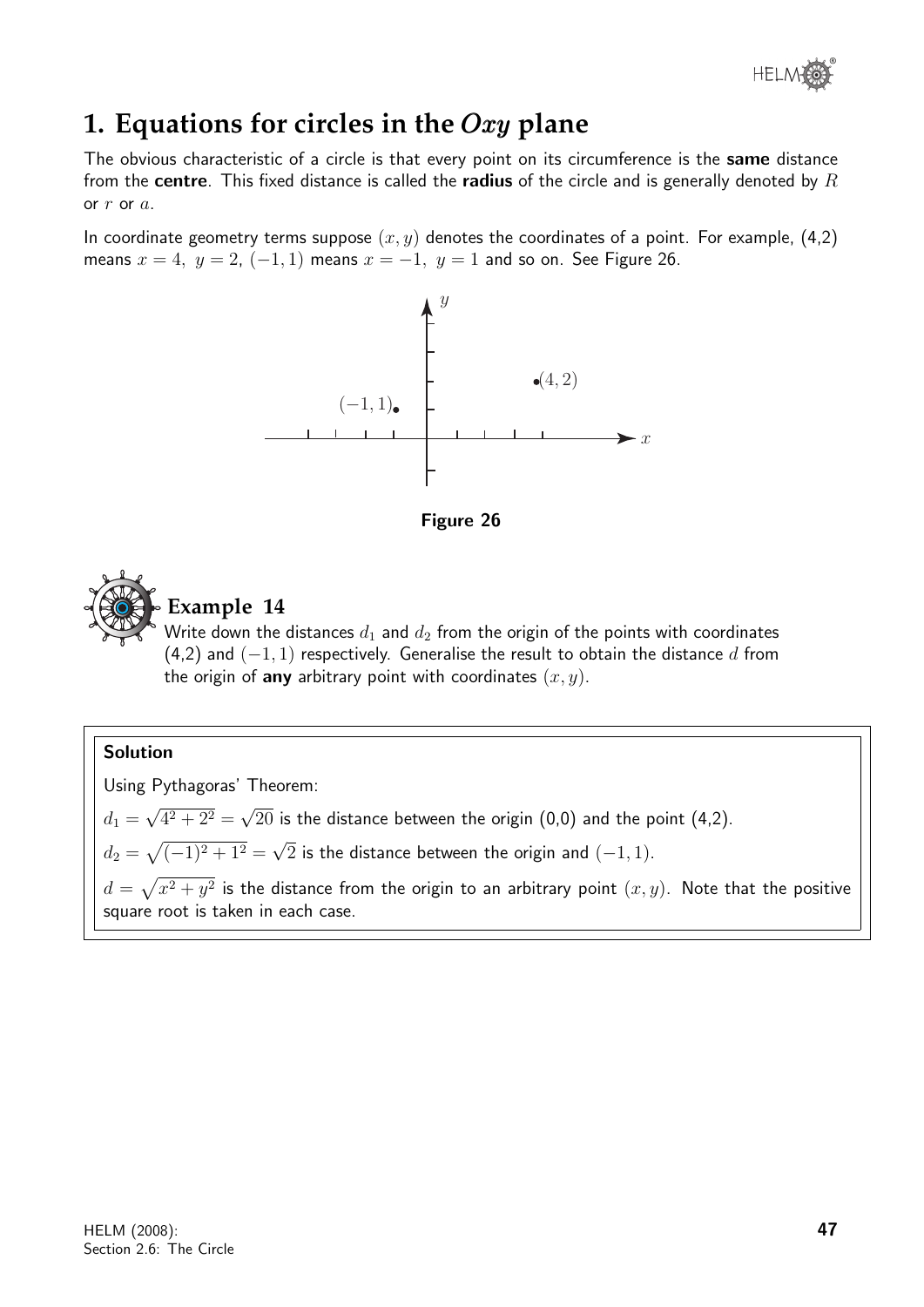#### **Circles with centre at the origin**

Suppose  $(x, y)$  is any point P on a circle of radius R whose centre is at the origin. See Figure 27.



Figure 27



Using the final result of Example (14), write down an equation relating  $x, y$  and R.

### Your solution

#### Answer

Since  $\sqrt{x^2 + y^2}$  is distance of any point  $(x, y)$  from the origin, then for any point P on the above circle.

$$
\sqrt{x^2 + y^2} = R
$$
 or  $x^2 + y^2 = R^2$ 

As the point P in Figure 27 moves around the circle its x and y coordinates change. However P will remain at the same distance  $R$  from the origin by the very definition of a circle. Hence we say that

$$
\sqrt{x^2 + y^2} = R \quad \text{or, more usually,}
$$
  

$$
x^2 + y^2 = R^2 \tag{1}
$$

is the equation of the circle radius R centre at the origin. What this means is that if a point  $(x, y)$ satisfies (1) then it lies on the circumference of the circle radius R. If  $(x, y)$  does not satisfy (1) then it does not lie on that circumference.

Note carefully that the right-hand sides of the circle equation (1) is the **square** of the radius.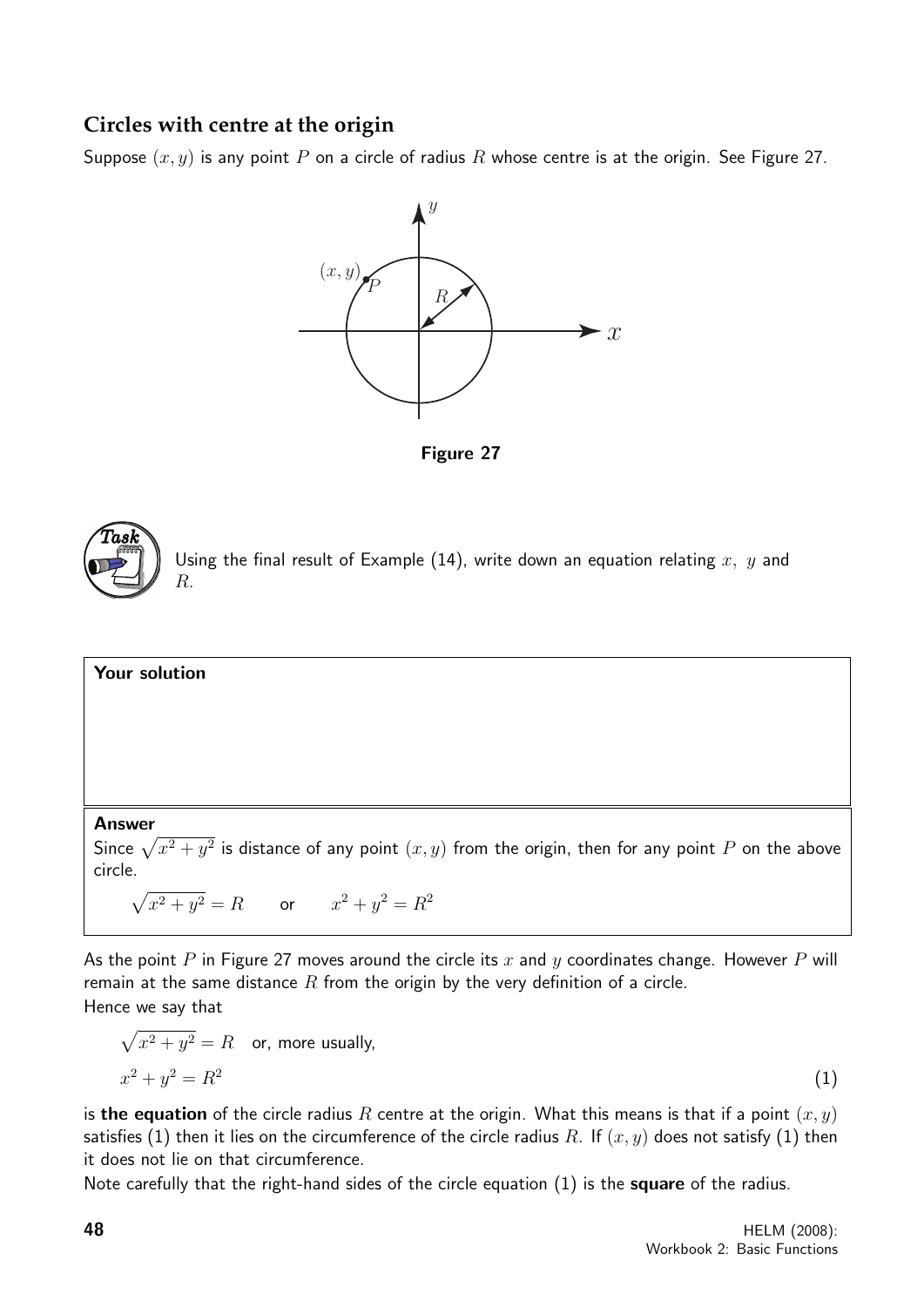



Consider the circle centre at the origin and of radius 5.

- (a) Write down the equation of this circle.
- (b) For the following points determine which lie on the circumference of this circle, which lie inside the circle and which lie outside the circle.

 $(5, 0)$   $(0, -5)$   $(4, 3)$   $(-3, 4)$   $(2,$ √  $(21)$   $(-2)$ √  $(6, 1)$   $(1, 4)$   $(4, -4)$ 

| Your solution |                                            |             |            |  |  |
|---------------|--------------------------------------------|-------------|------------|--|--|
| (a)           |                                            |             |            |  |  |
|               |                                            |             |            |  |  |
|               |                                            |             |            |  |  |
|               | (x, y)                                     | $x^2 + y^2$ | conclusion |  |  |
|               | (5,0)                                      |             |            |  |  |
|               | $(0,-5)$                                   |             |            |  |  |
|               | (4, 3)                                     |             |            |  |  |
| (b)           | $(-3,-4)$                                  |             |            |  |  |
|               | $\stackrel{(2,\sqrt{21})}{(-2\sqrt{6},1)}$ |             |            |  |  |
|               |                                            |             |            |  |  |
|               | 1, 4)                                      |             |            |  |  |
|               | $(4,-4)$                                   |             |            |  |  |
|               |                                            |             |            |  |  |
|               |                                            |             |            |  |  |
|               |                                            |             |            |  |  |
| <b>Answer</b> |                                            |             |            |  |  |

- (a)  $x^2 + y^2 = 5^2 = 25$  is the equation of the circle.
- (b) For each point  $(x, y)$  we calculate  $x^2 + y^2$ . If this equals 25 the point lies on the circle' if greater than 25 then outside and if less than 25 then inside.

| x, y             | $+ y$<br>$\mathcal{X}$ | conclusion     |
|------------------|------------------------|----------------|
| (5,0)            | 25                     | on circle      |
| $(0,-5)$         | 25                     | on circle      |
| (4,3)            | 25                     | on circle      |
| $(-3,-4)$        | 25                     | on circle      |
| $(2,\sqrt{21})$  | 25                     | on circle      |
| $(-2\sqrt{6},1)$ | 25                     | on circle      |
| (1,4)            | 17                     | inside circle  |
|                  | 32                     | outside circle |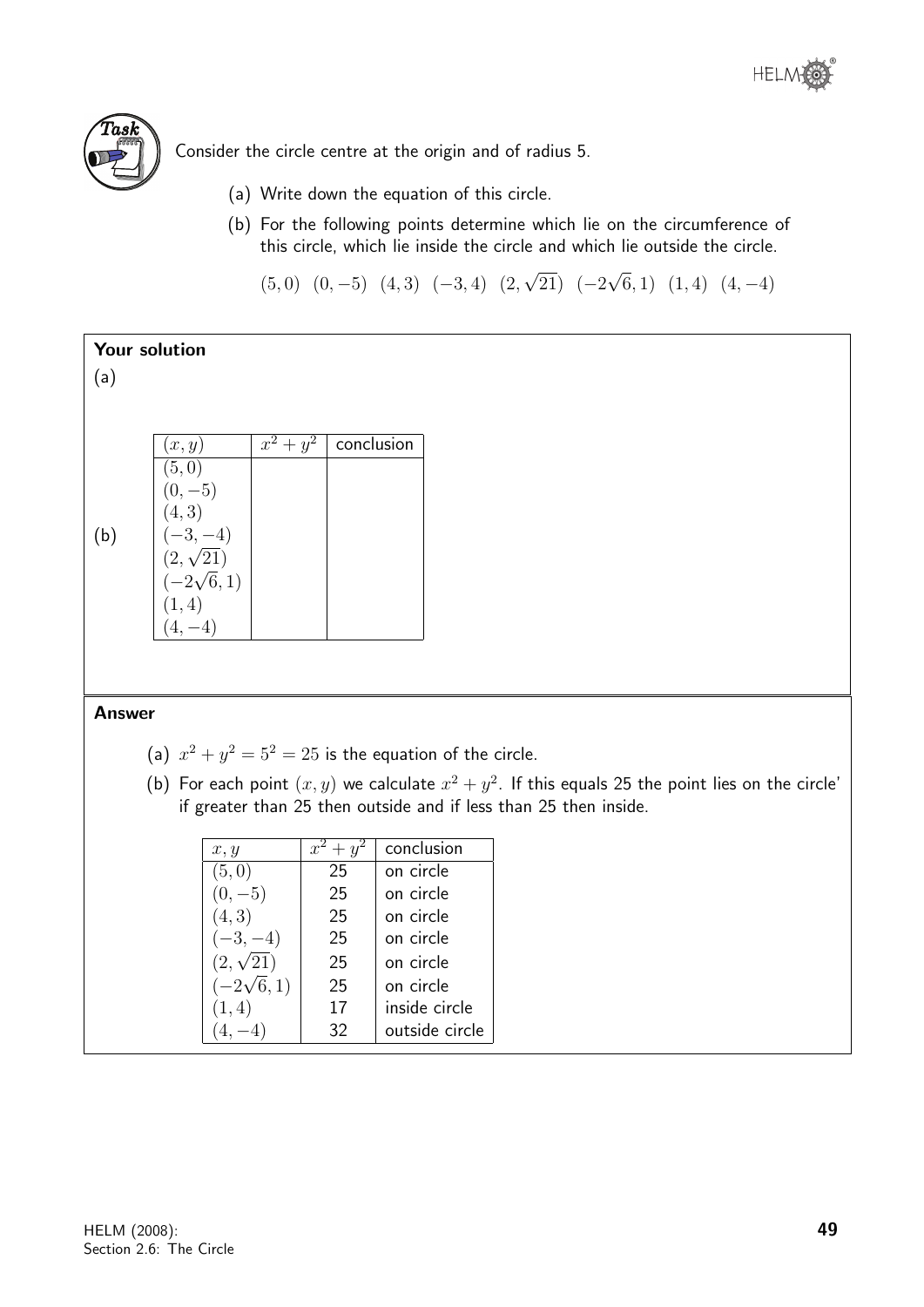Figure 28 demonstrates some of the results of the previous Task.





Note that the circle centre at the origin and of radius 1 has a special name – the unit circle.





 $\overline{\phantom{a}}$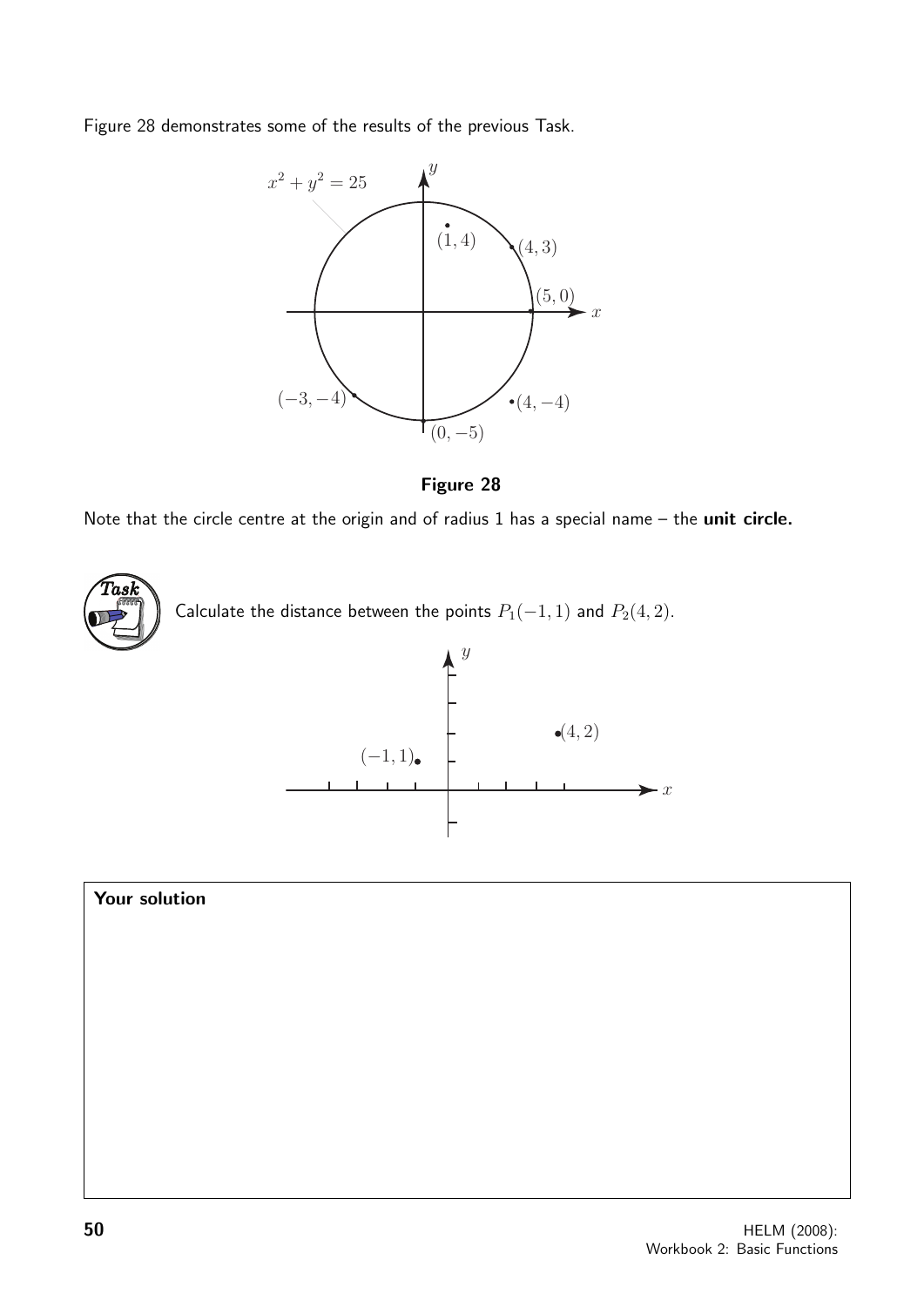





Generalise your result to the previous Task to obtain the distance between any two points whose coordinates are  $(x_1, y_1)$  and  $(x_2, y_2)$ .

#### Your solution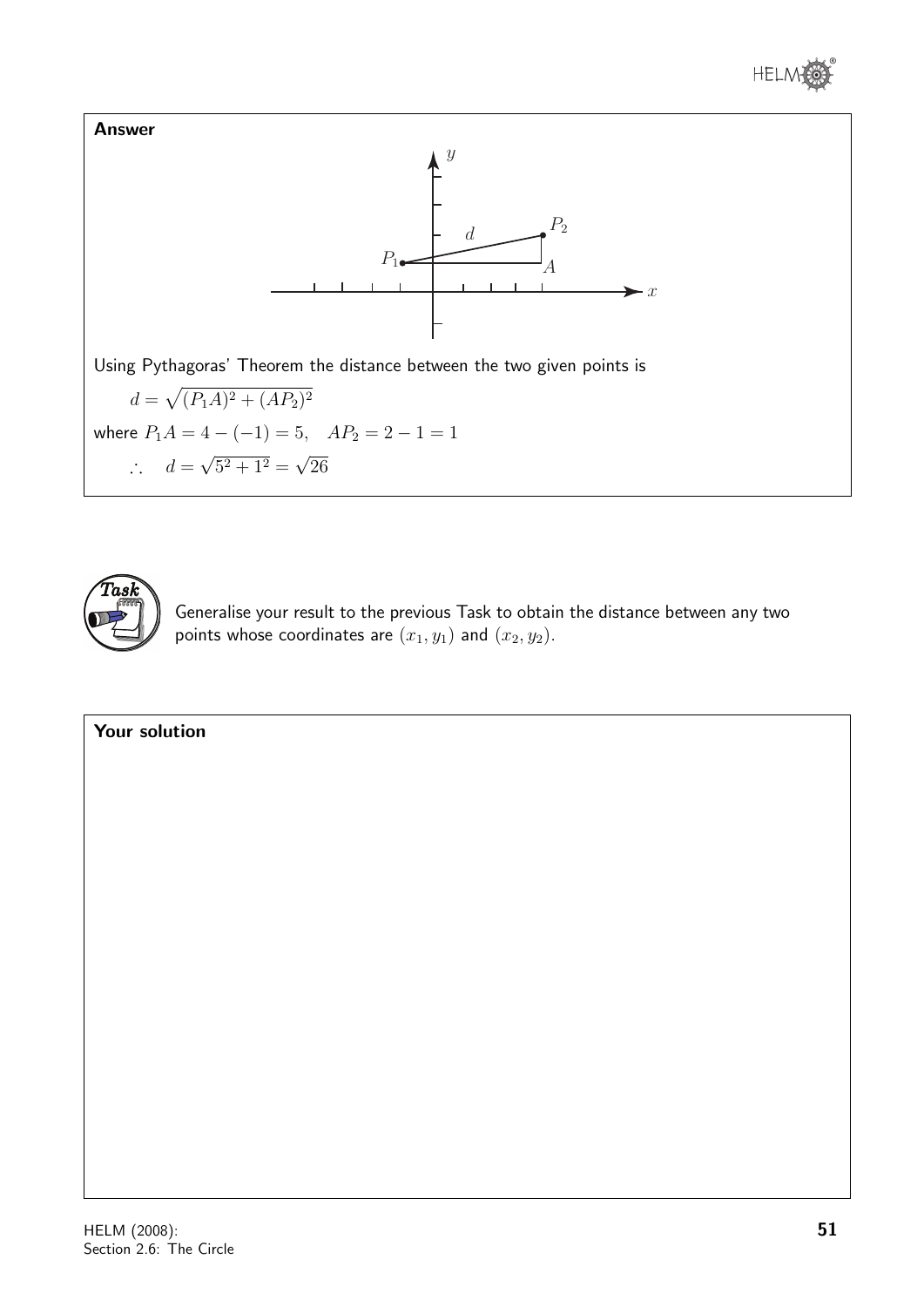

Using the result of the last Task, we now consider a circle centre at the point  $C(x_0; y_0)$  and of radius R. Suppose P is an arbitrary point on this circle which has co-ordinates  $(x, y)$ :



Figure 29

Clearly 
$$
R = CP = \sqrt{(x - x_0)^2 + (y - y_0)^2}
$$
. Hence, squaring both sides,  $(x - x_0)^2 + (y - y_0)^2 = R^2$ .

which is said to be the equation of the circle centre  $(x_0, y_0)$  radius R.

Note that if  $x_0 = y_0 = 0$  (i.e. circle centre is at origin) then (2) reduces to (1) so the latter is simply a special case.

The interpretation of (2) is similar to that of (1): any point  $(x, y)$  satisfying (2) lies on the circumference of the circle.

(2)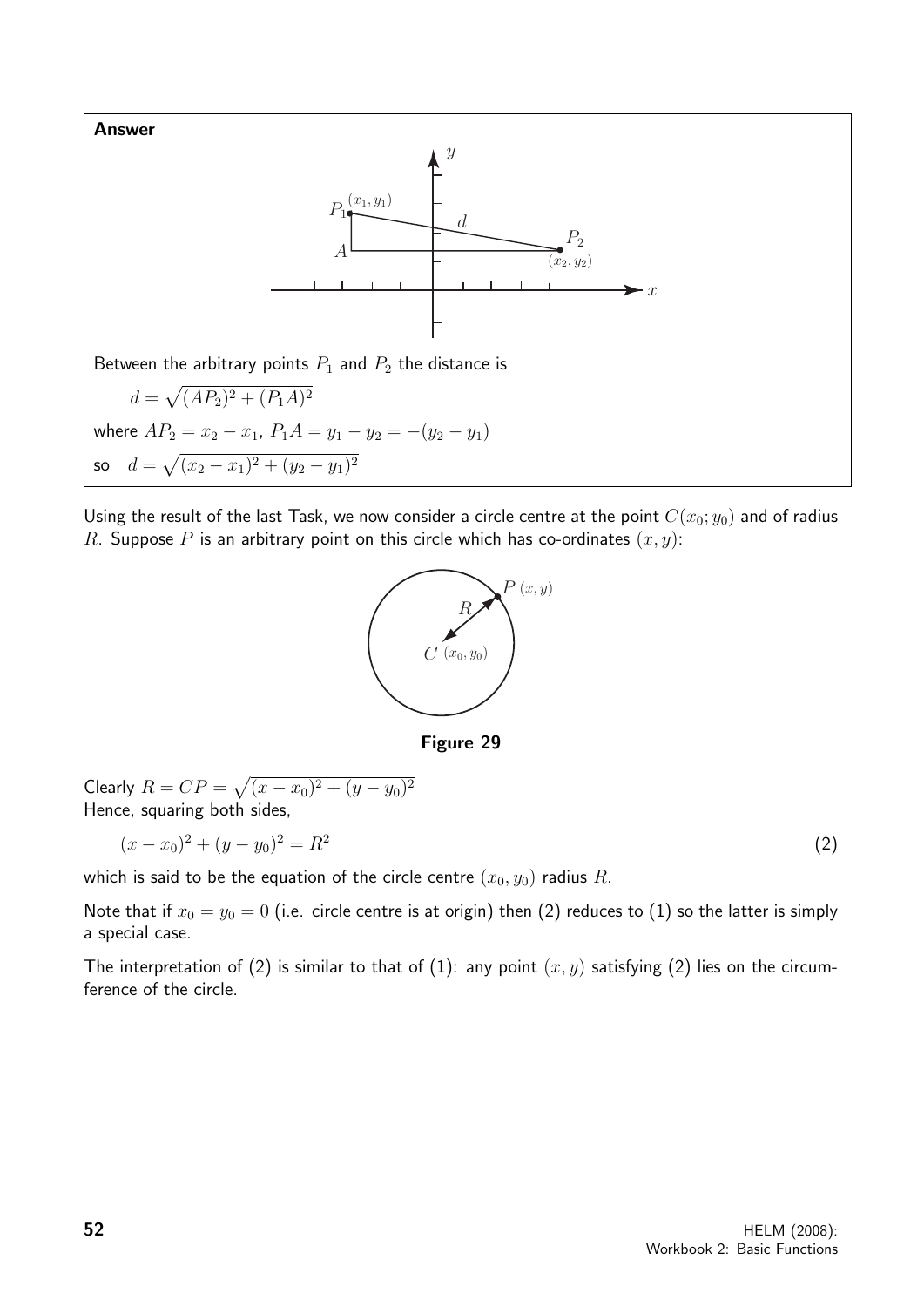

#### Solution

It represents a circle of radius 2 (the positive square root of 4) and has centre  $C(3,4)$ .

N.B. There is no need to expand the terms on the left-hand side of the equation here. The given  $f(x, B)$ . There is no need to expand the terms on the left-hand side of the circle.<br>form reveals quite plainly the radius  $(\sqrt{4})$  and centre  $(3, 4)$  of the circle.



Write down the equations of each of the following circles for which the centre C and radius  $R$  are given:

- (a)  $C(0, 2)$ ,  $R = 2$
- (b)  $C(-2,0), R = 3$
- (c)  $C(-3, 4)$ ,  $R = 5$
- (d)  $C(1,1), R =$ √ 3



Again we emphasise that the right-hand side of each of these equations is the square of the radius.

HELM (2008): Section 2.6: The Circle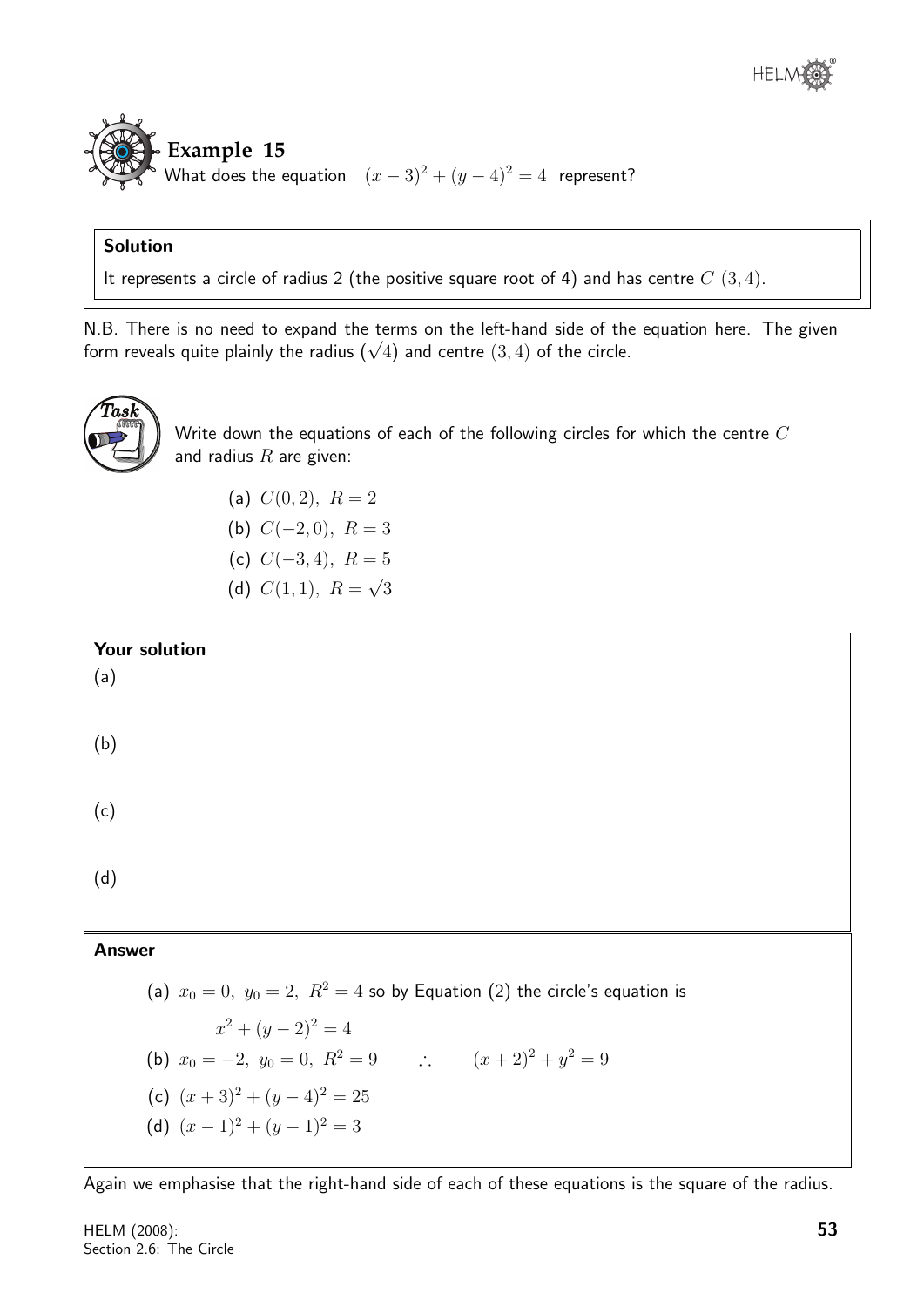

Write down the equations of each of the circles shown below:





Consider again the equation of the circle, centre (3,4) of radius 2:

$$
(x-3)^2 + (y-4)^2 = 4
$$
 (3)

In this form of the equation the centre and radius of the circle can be clearly identified and, as we said, there is no advantage in squaring out. However, if we did square out the equation would become

$$
x^{2} - 6x + 9 + y^{2} - 8x + 16 = 4 \quad \text{or} \quad x^{2} - 6x + y^{2} - 8x + 21 = 0 \tag{4}
$$

Equation (4) is of course a valid equation for this circle but, we cannot immediately obtain the centre and radius from it.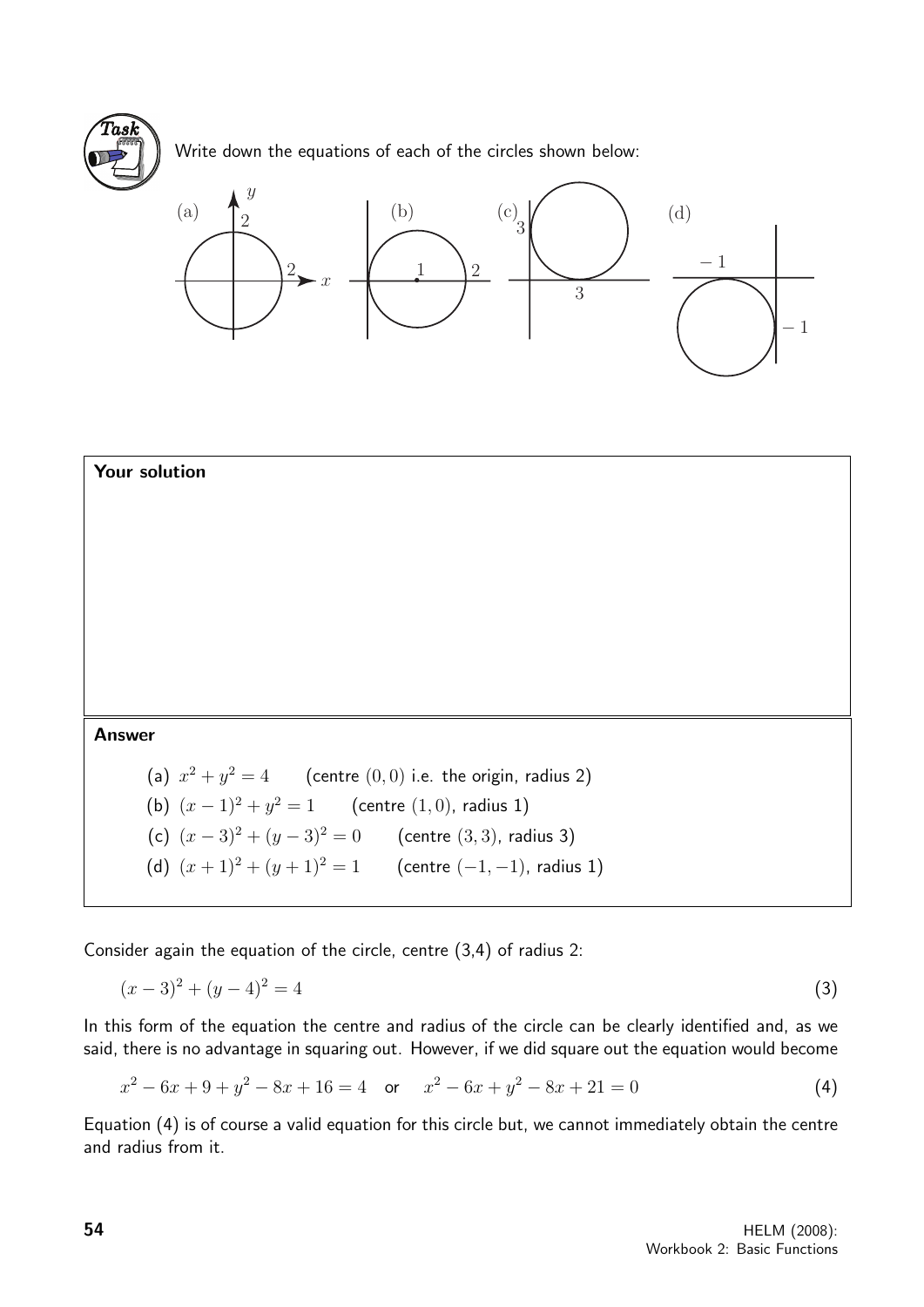

For the case of the general circle of radius  $R$ 

$$
(x - x_0)^2 + (y - y_0)^2 = R^2
$$

expand out the square terms and simplify.



It follows from the above task that any equation of the form

$$
x^2 + y^2 - 2gx - 2fy + c = 0
$$
\n(5)

represents a circle with centre  $(q, f)$  and a radius obtained by solving

$$
c = g^2 + f^2 - R^2
$$
  
for *R*.  
Thus

$$
R = \sqrt{g^2 + f^2 - c} \tag{6}
$$

There is no need to remember Equation (6). In any specific problem the technique of **completion** of square can be used to turn an equation of the form (5) into the form of Equation (2) (i.e.  $(x-x_0)^2 + (y-y_0)^2 = R^2$ ) and hence obtain the centre and radius of the circle.

NB. The key point about Equation (5) is that the coefficients of the term  $x^2$  and  $y^2$  are the same, i.e. 1. An equation with the coefficient of  $x^2$  and  $y^2$  identical with value  $k\neq 1$  could be converted into the form (5) by division of the whole equation by  $k$ .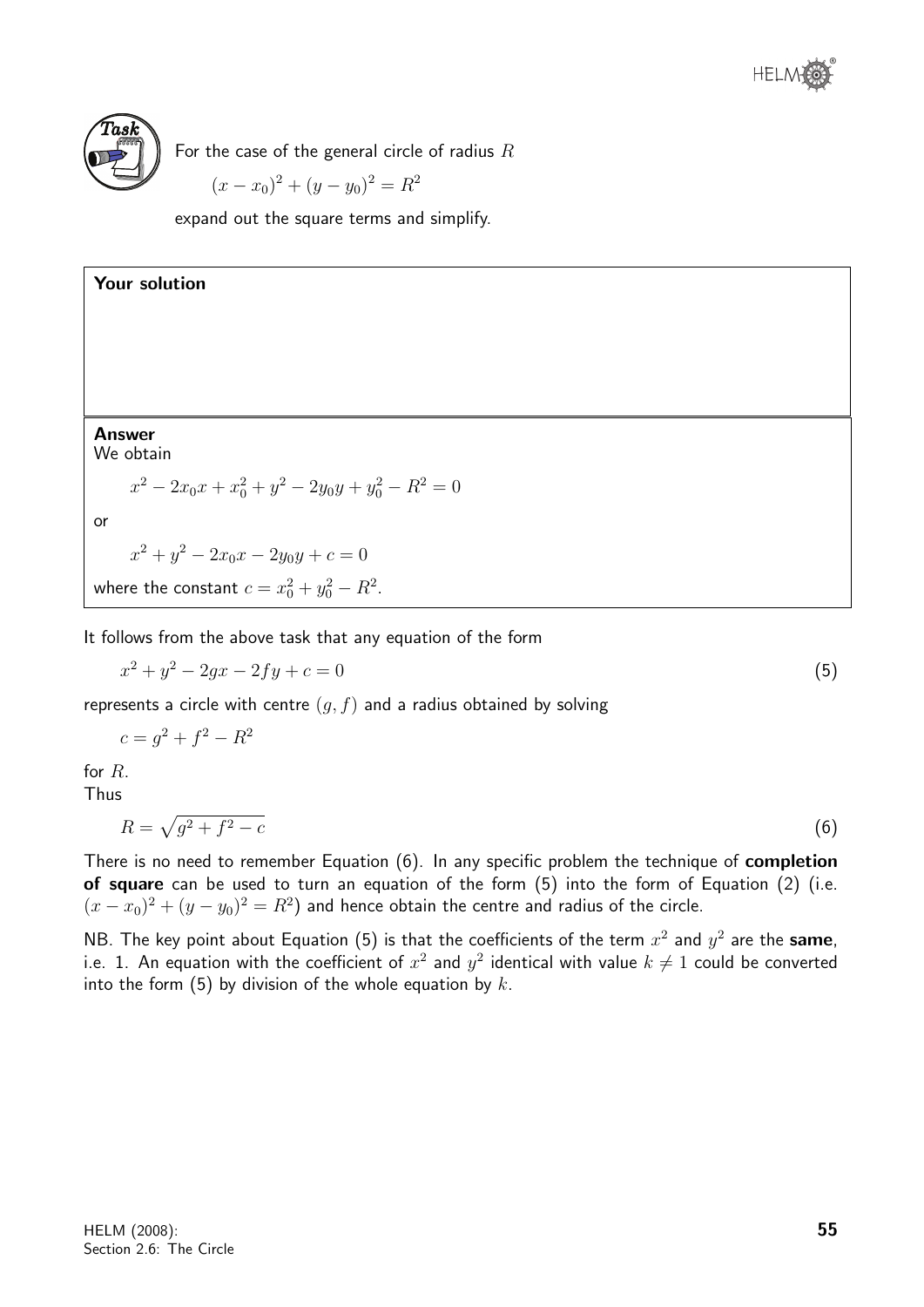

obtain the centre and radius of the circle that this equation represents.

Begin by completing the square separately on the  $x$ −terms and the  $y$ −terms:

Your solution Answer  $x^2 - 2x = (x - 1)^2 - 1$  $y^2 + 10y = (y+5)^2 - 25$ 

Now complete the problem:

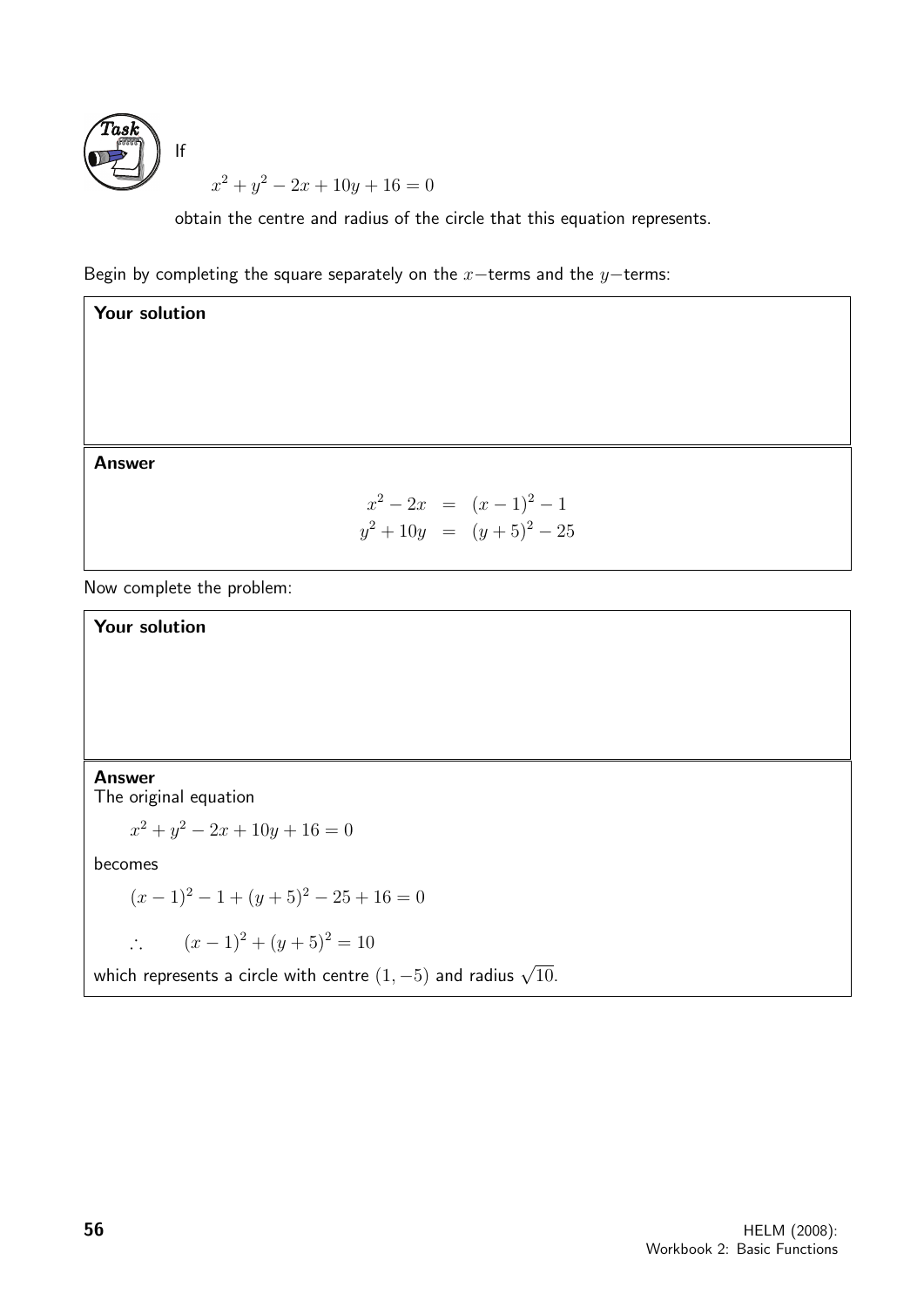

#### **Circles and functions**

Let us return to the equation of the unit circle

$$
x^2 + y^2 = 1
$$

Solving for  $y$  we obtain

$$
y = \pm \sqrt{1 - x^2}.
$$

This equation does not represent a function because of the two possible square roots which imply that for any value of x there are two values of y. (You will recall from earlier in this Workbook that a function requires only one value of the dependent variable  $y$  corresponding to each value of the independent variable  $x.$ ) √

maepenaent variable  $x$ .)<br>However two functions can be obtained in this case:  $y=y_1=+\sqrt{1-x^2} \qquad y=y_2= 1 - x^2$ 

whose graphs are the semicircles shown.



Figure 30

### **2. Annuli between circles**

Equations in x and y, such as (1) i.e.  $x^2 + y^2 = R^2$  and (2) i.e.  $(x - x_0)^2 + (y - y_0)^2 = R^2$  for circles, define curves in the  $Oxy$  plane. However, inequalities are necessary to define regions. For example, the inequality

 $x^2 + y^2 < 1$ 

is satisfied by all points **inside** the unit circle - for example  $(0,0)$ ,  $(0, \frac{1}{2})$  $(\frac{1}{2}), (\frac{1}{4})$  $(\frac{1}{4}, 0), (\frac{1}{2})$  $\frac{1}{2}, \frac{1}{2}$  $(\frac{1}{2})$ . Similarly  $x^2 + y^2 > 1$  is satisfied by all points outside that circle such as  $(1,1)$ .



Figure 31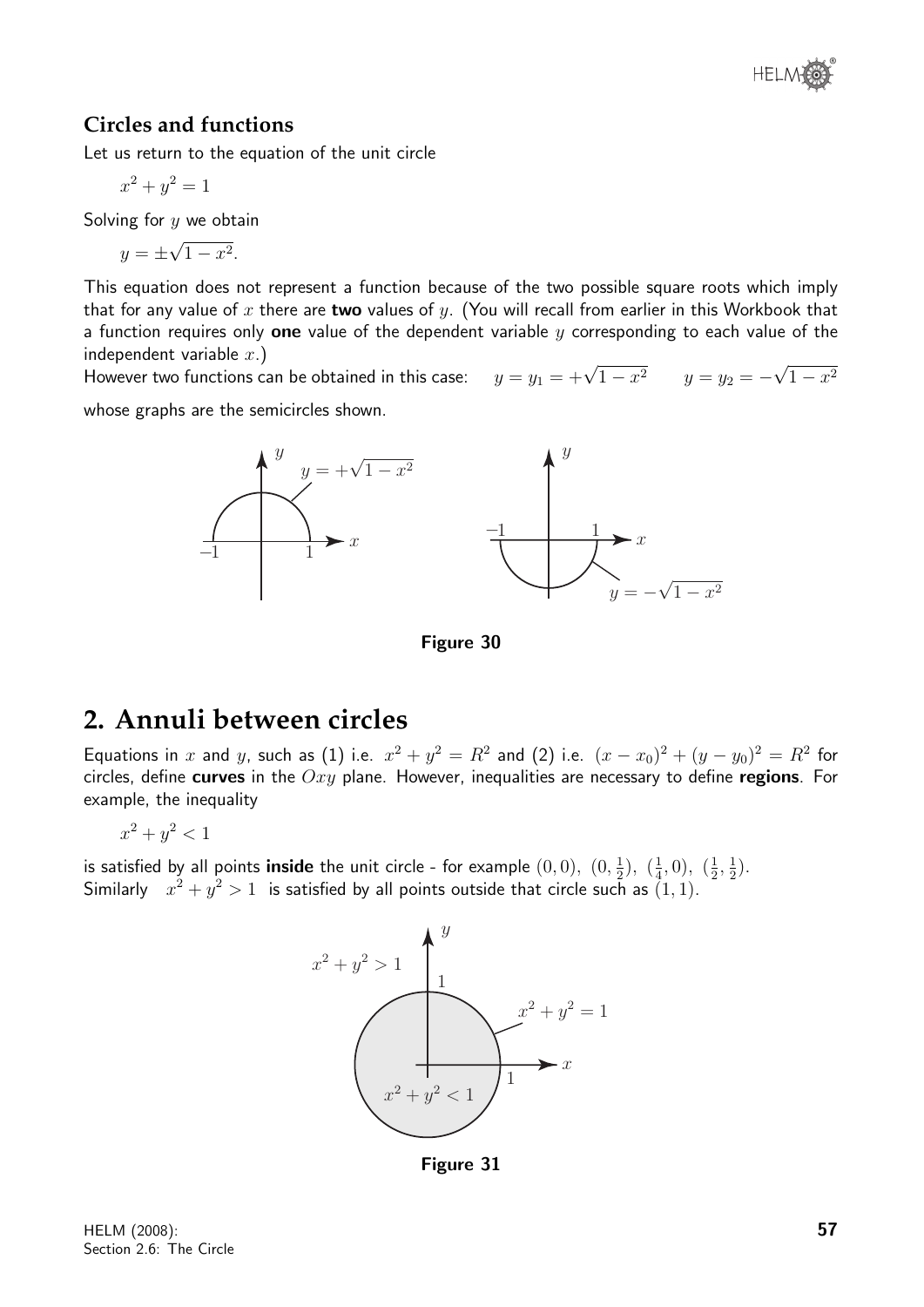

Sketch the regions in the  $Oxy$  plane defined by (a)  $(x-1)^2 + y^2 < 1$  $x^2 < 1$  (b)  $(x - 1)^2 + y^2 > 1$ 

#### Solution

The equality  $(x-1)^2 + y^2 = 1$  is satisfied by any point on the circumference of the circle centre (1,0) radius 1. Then, remembering that  $(x - 1)^2 + y^2$  is the square of the distance between any point  $(x, y)$  and  $(1,0)$ , it follows that

- (a)  $(x-1)^2 + y^2 < 1$  is satisfied by any point inside this circle (region (A) in the diagram.)
- (b)  $(x-1)^2 + y^2 > 1$  defines the region exterior to the circle since this inequality is satisfied by every point outside. (Region (B) on the diagram.)



The region between two circles with the same centre (i.e. concentric circles) is called an annulus or annular region. An annulus is defined by two inequalities. For example the inequality

$$
x^2 + y^2 > 1\tag{7}
$$

defines, as we saw, the region outside the unit circle. The inequality

 $x^2+y$  $2^2 < 4$  (8)

defines the region inside the circle centre origin radius 2.

Hence points  $(x, y)$  which satisfy **both** the inequalities (7) and (8) lie in the annulus between the two circles. The inequalities (7) and (8) are combined by writing

$$
1 < x^2 + y^2 < 4
$$



Figure 32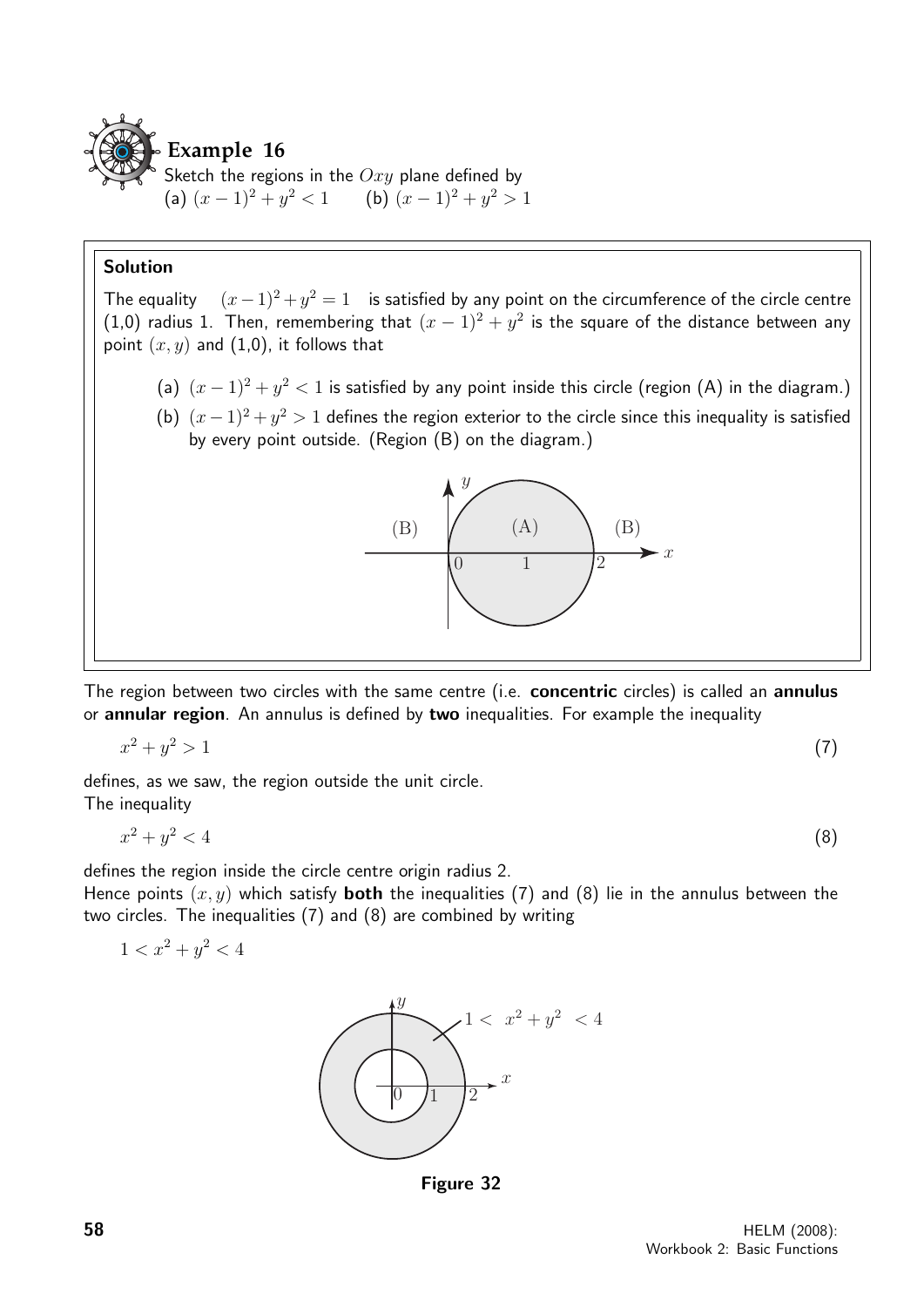

Sketch the annulus defined by the inequalities  $1 < (x-1)^2 + y^2 < 9$ 

## Your solution Answer The quantity  $(x - 1)^2 + y^2$  is the square of the distance of a point  $(x, y)$  from the point  $(1, 0)$ . Hence, as we saw earlier, the left-hand inequality  $1 < (x-1)^2 + y^2$  which is the same as  $(x-1)^2 + y^2$  $(x-1)^2 + y^2 > 1$ is the region exterior to the circle  $C_1$  centre  $(1, 0)$  radius 1. Similarly the right-hand inequality  $(x-1)^2 + y^2 < 9$ defines the interior of the circle  $C_2$  centre  $(1,0)$  radius 3. Hence the double inequality holds for any point in the annulus between  $C_1$  and  $C_2$ .  $\overline{x}$ 2  $\overline{y}$  $0(1 \t 2)$  4  $\eta$  $C_2$  $-2$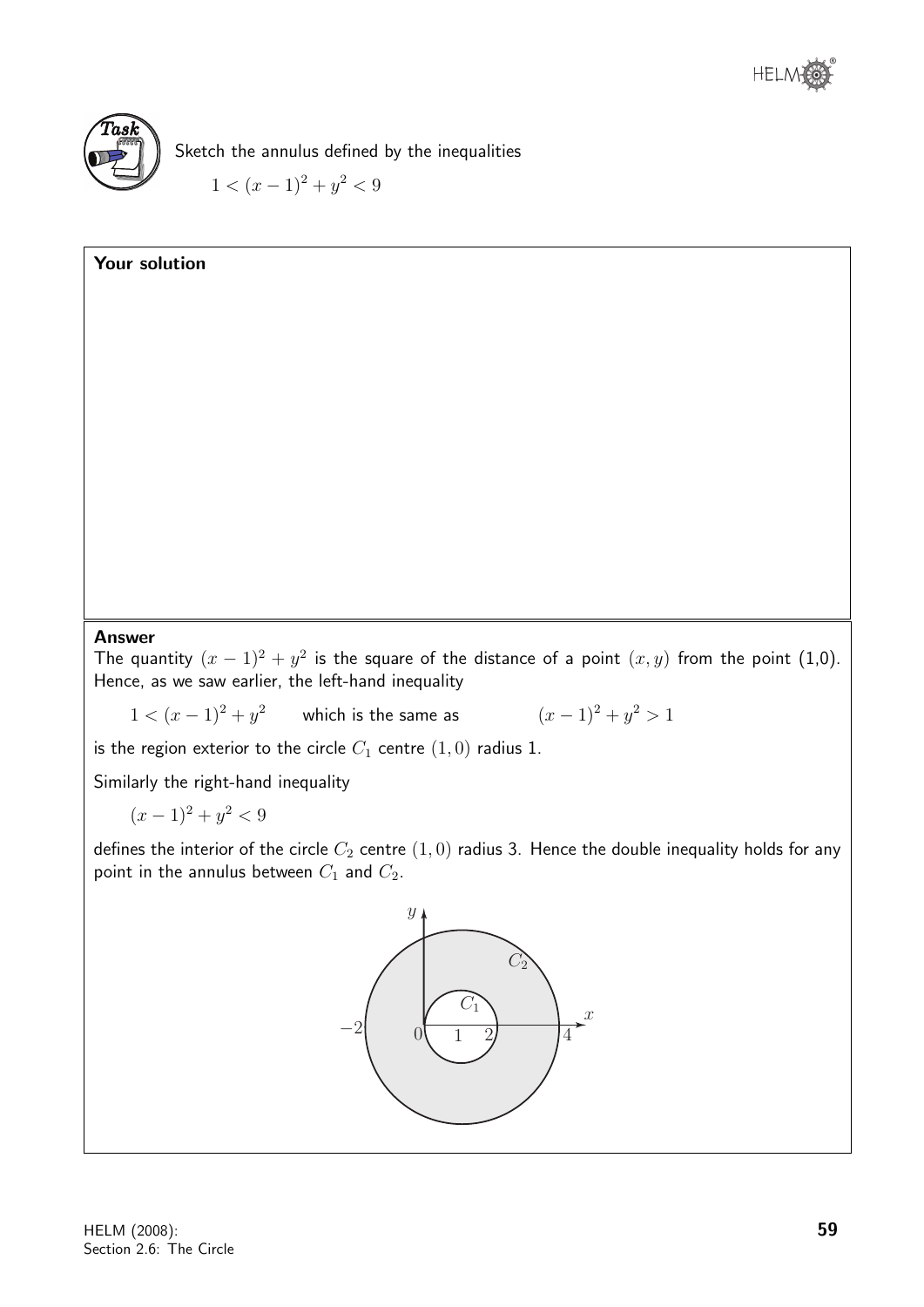#### **Exercises**

1. Write down the radius and the coordinates of the centre of the circle for each of the following equations

(a) 
$$
x^2 + y^2 = 16
$$

- (b)  $(x-4)^2 + (y-3)^2 = 12$
- (c)  $(x+3)^2 + (y-1)^2 = 25$

(d) 
$$
x^2 + (y+1)^2 - 4 = 0
$$

- (e)  $(x+6)^2 + y^2 36 = 0$
- 2. Obtain in each case the equation of the given circle
	- (a) centre  $C(0,0)$  radius 7
	- (b) centre  $C(0, 2)$  radius 2
	- (c) centre  $C(4, -4)$  radius 4
	- (d) centre  $C$  (-2, -2) radius 4
	- (e) centre  $C$  (-6, 0) radius 5
- 3. Obtain the radius and the coordinates of the centre for each of the following circles
	- (a)  $x^2 + y^2 10x + 12y = 0$
	- (b)  $x^2 + y^2 + 2x 4y = 11$
	- (c)  $x^2 + y^2 6x 16 = 0$
- 4. Describe the regions defined by each of these inequalities
	- (a)  $x^2 + y^2 > 4$

(b) 
$$
x^2 + y^2 < 16
$$

- (c) the inequalities in (i) and (ii) together
- 5. State an inequality that describes the points that lie outside the circle of radius 4 with centre  $(-4, 2).$
- 6. State an inequality that describes the points that lie inside the circle of radius  $\sqrt{6}$  with centre  $(-2, -1)$ .
- 7. Obtain the equation of the circle which has centre  $(3, 4)$  and which passes through the point  $(0, 5)$ .
- 8. Show that if  $A(x_1, y_1)$  and  $B(x_2, y_2)$  are at opposite ends of a diameter of a circle then the equation of the circle is  $(x - x_1)(x - x_2) + (y - y_1)(y - y_2) = 0.$

(Hint: if P is any point on the circle obtain the slopes of the lines  $AP$  and  $BP$  and recall that the angle in a semicircle must be a right-angle.)

9. State the equation of the unique circle which **touches** the  $x$ −axis at the point (2,0) and which passes through the point  $(-1, 9)$ .